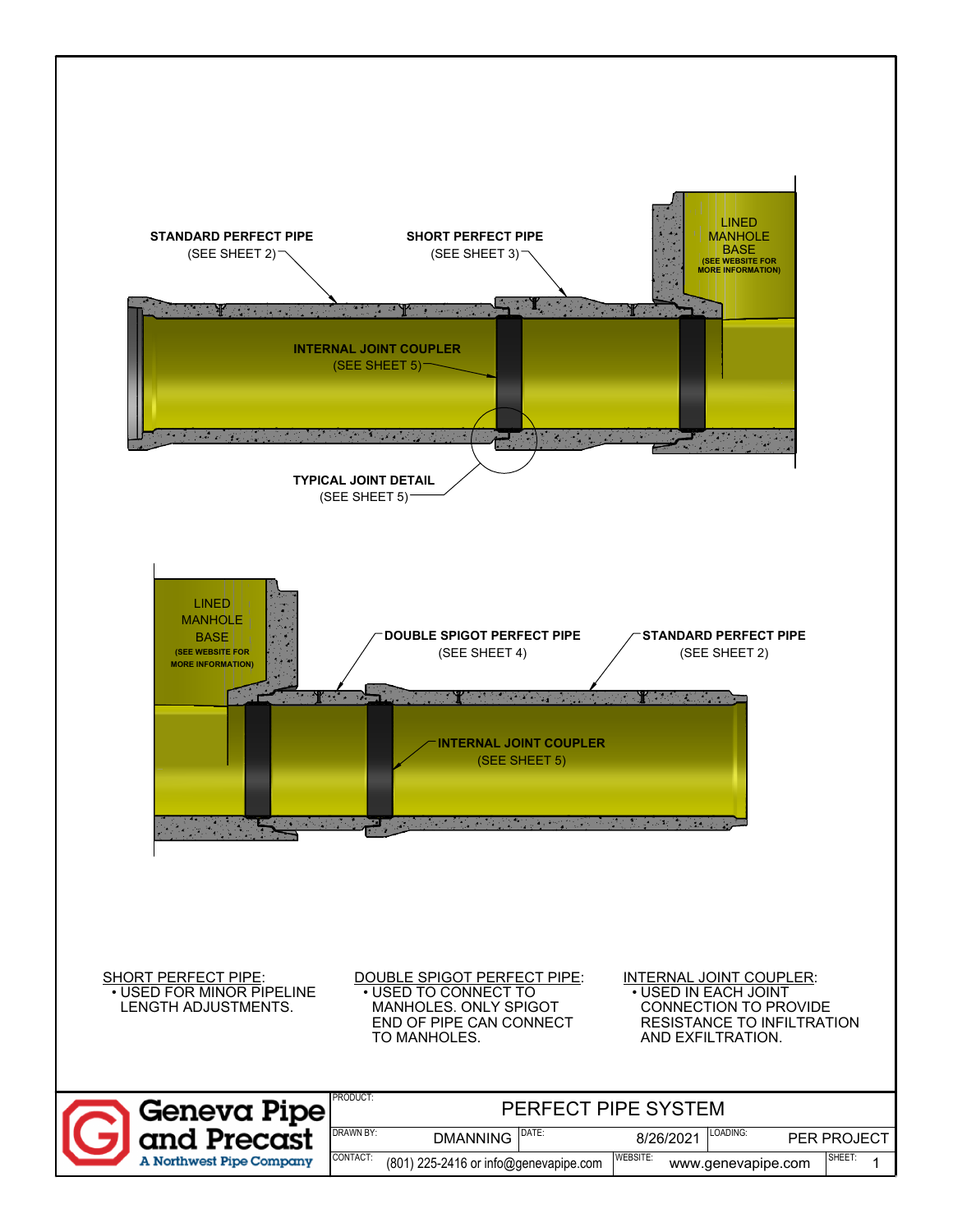|                                                                                                                          | $\bullet$                                                                                                         | െ<br>$\bullet$<br><b>ISOMETRIC VIEW</b><br>(SPIGOT END)<br><b>ISOMETRIC VIEW</b><br>(BELL END)                                                                                                                                                                                                                                                                                                                                                                                                                                          |                                         |
|--------------------------------------------------------------------------------------------------------------------------|-------------------------------------------------------------------------------------------------------------------|-----------------------------------------------------------------------------------------------------------------------------------------------------------------------------------------------------------------------------------------------------------------------------------------------------------------------------------------------------------------------------------------------------------------------------------------------------------------------------------------------------------------------------------------|-----------------------------------------|
| <b>NOMINAL</b><br>SIZE (inch)<br>12"<br>15"<br>21"<br>24"<br>27"<br>30"<br>36"<br>40"<br>42"<br>48"<br>52"<br>56"<br>60" | ID<br>(mm)<br>300<br>400<br>500<br>600<br>700<br>800<br>900<br>1,000<br>1,100<br>1,200<br>1,300<br>1,400<br>1,500 | 3.0 <sub>m</sub><br>1500mm<br>(2) LIFTING<br><b>ANCHORS</b><br>$\mathbb {Y}$<br>P<br>$\frac{1}{2}$ $\frac{1}{2}$ $\frac{1}{2}$ $\frac{1}{2}$<br>$\vec{q}:=\vec{q}^{\prime}$ .<br>Y<br>$\supseteq$<br>1.65mm HDPE LINER<br>(SEE SHEET 5)<br>$\mathbb{P}_{\mathcal{A}} \xrightarrow{\mathcal{A}} \mathbb{P}_{\mathcal{A}} \xrightarrow{\mathcal{A}} \mathbb{P}_{\mathcal{A}} \xrightarrow{\mathcal{A}} \mathbb{P}_{\mathcal{A}}$<br>$\cdot \nabla$<br>ूं रच्<br>$\mathcal{L}$<br><b>SECTION VIEW</b><br>PRODUCT:<br>STANDARD PERFECT PIPE |                                         |
|                                                                                                                          | A Northwest Pipe Company                                                                                          | <b>Geneva Pipe<br/>and Precast</b><br>DRAWN BY:<br>DATE:<br>LOADING:<br><b>DMANNING</b><br>8/26/2021<br>CONTACT:<br>WEBSITE:<br>(801) 225-2416 or info@genevapipe.com<br>www.genevapipe.com                                                                                                                                                                                                                                                                                                                                             | PER PROJECT<br>SHEET:<br>$\overline{2}$ |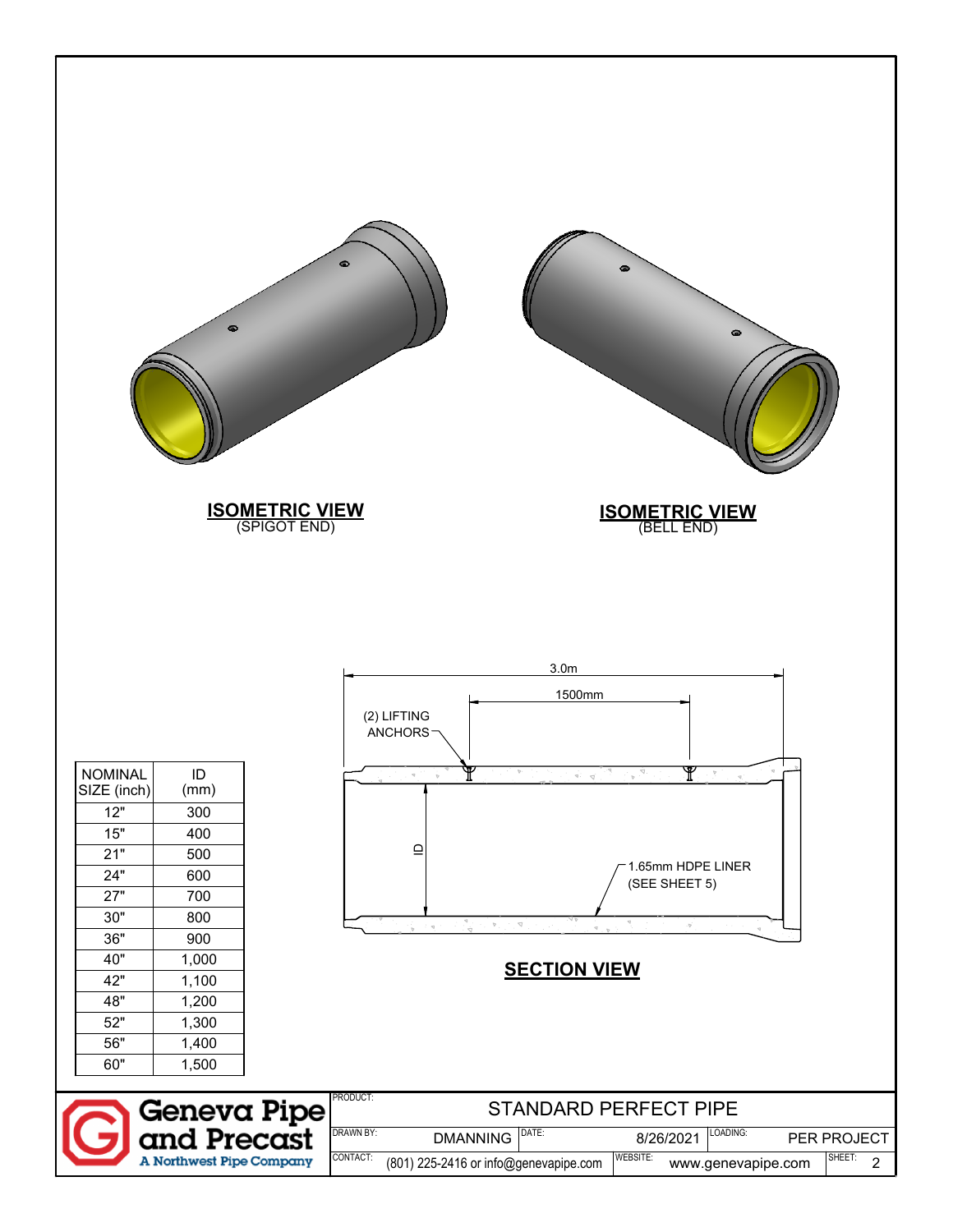| $\bullet$<br><b>ISOMETRIC VIEW</b><br>(SPIGOT END)                                                                                                                                                                                            | ๑<br>٠<br>◎<br><b>ISOMETRIC VIEW</b><br>(BELL END)                                                                                                                                                                                            |
|-----------------------------------------------------------------------------------------------------------------------------------------------------------------------------------------------------------------------------------------------|-----------------------------------------------------------------------------------------------------------------------------------------------------------------------------------------------------------------------------------------------|
| ID<br><b>NOMINAL</b><br>SIZE (inch)<br>(mm)<br>12"<br>300<br>15"<br>400<br>21"<br>500<br>24"<br>600<br>27"<br>700<br>30"<br>800<br>36"<br>900<br>40"<br>1,000<br>42"<br>1,100<br>48"<br>1,200<br>52"<br>1,300<br>56"<br>1,400<br>60"<br>1,500 | LENGTH ADJUSTABLE<br>FROM 1.0-1.5m<br>(2) LIFTING<br>ANCHORS <sup>-</sup><br>⊴∆¶<br>$\mathop{\underline{\cup}}$<br>1.65mm HDPE LINER<br>(SEE SHEET 5)<br>$\varDelta$<br>$\triangle^{\cdot}$<br>$\varDelta$<br><b>SECTION VIEW</b><br>PRODUCT: |
| <b>Geneva Pipe<br/>and Precast</b><br>A Northwest Pipe Company                                                                                                                                                                                | <b>SHORT PERFECT PIPE</b><br>DRAWN BY:<br>DATE:<br>LOADING:<br><b>DMANNING</b><br>8/26/2021<br>PER PROJECT<br>CONTACT:<br>WEBSITE:<br>SHEET:<br>(801) 225-2416 or info@genevapipe.com<br>$\mathbf{3}$<br>www.genevapipe.com                   |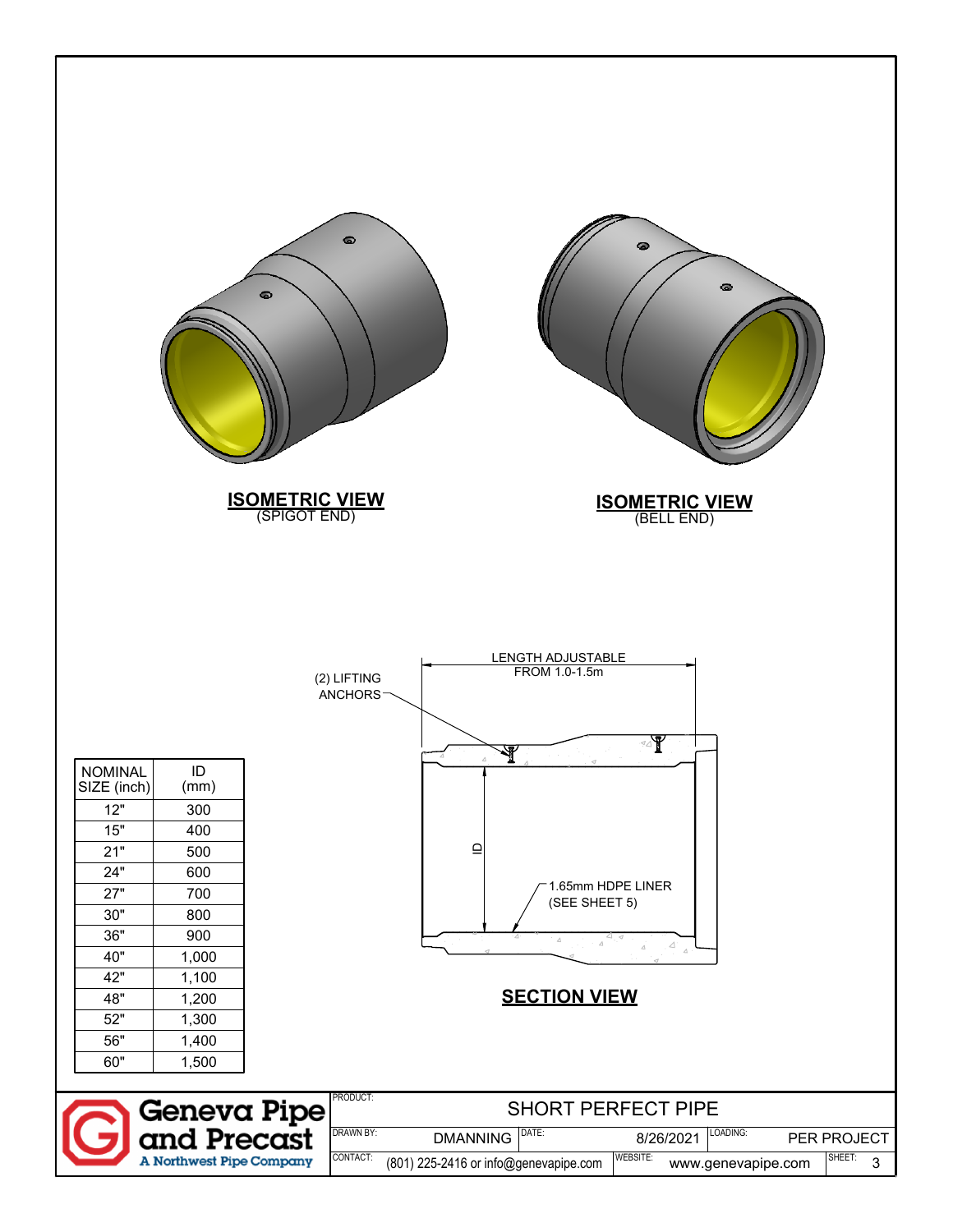|                               |                                   | $\bullet$<br><b>ISOMETRIC VIEW</b>                                                                                                  |
|-------------------------------|-----------------------------------|-------------------------------------------------------------------------------------------------------------------------------------|
|                               |                                   |                                                                                                                                     |
|                               |                                   |                                                                                                                                     |
|                               |                                   |                                                                                                                                     |
|                               |                                   | 990mm<br><b>LIFTING</b>                                                                                                             |
|                               |                                   | <b>ANCHOR</b>                                                                                                                       |
|                               |                                   | 57.                                                                                                                                 |
|                               |                                   |                                                                                                                                     |
| <b>NOMINAL</b><br>SIZE (inch) | $\sf ID$<br>(mm)                  |                                                                                                                                     |
| 12"                           | 300                               |                                                                                                                                     |
| 15"                           | 400                               | $\mathbf{\underline{o}}$                                                                                                            |
| 21"                           | 500                               |                                                                                                                                     |
| 24"<br>27"                    | 600<br>700                        |                                                                                                                                     |
| 30"                           | 800                               | 1.65mm HDPE LINER<br>(SEE SHEET 5)                                                                                                  |
| 36"                           | 900                               |                                                                                                                                     |
| 40"                           | 1,000                             | $\label{eq:q} q\left[\begin{smallmatrix} &A& & & \\ & \ddots & & A^2& \\ & & \ddots & & A^2& \\ & & & & q \end{smallmatrix}\right]$ |
| 42"                           | 1,100                             |                                                                                                                                     |
| 48"                           | 1,200                             | <b>SECTION VIEW</b>                                                                                                                 |
| 52"                           | 1,300                             |                                                                                                                                     |
| 56"                           | 1,400                             |                                                                                                                                     |
| 60"                           | 1,500                             |                                                                                                                                     |
|                               |                                   | PRODUCT:<br>DOUBLE SPIGOT PERFECT PIPE                                                                                              |
| $\sqrt{2}$                    | <b>Geneva Pipe</b><br>and Precast | <b>DRAWN BY:</b><br>DATE:<br>LOADING:<br><b>DMANNING</b>                                                                            |
|                               |                                   | 8/26/2021<br>PER PROJECT<br>WEBSITE:<br>CONTACT:<br>SHEET:                                                                          |
|                               | A Northwest Pipe Company          | (801) 225-2416 or info@genevapipe.com<br>www.genevapipe.com<br>4                                                                    |